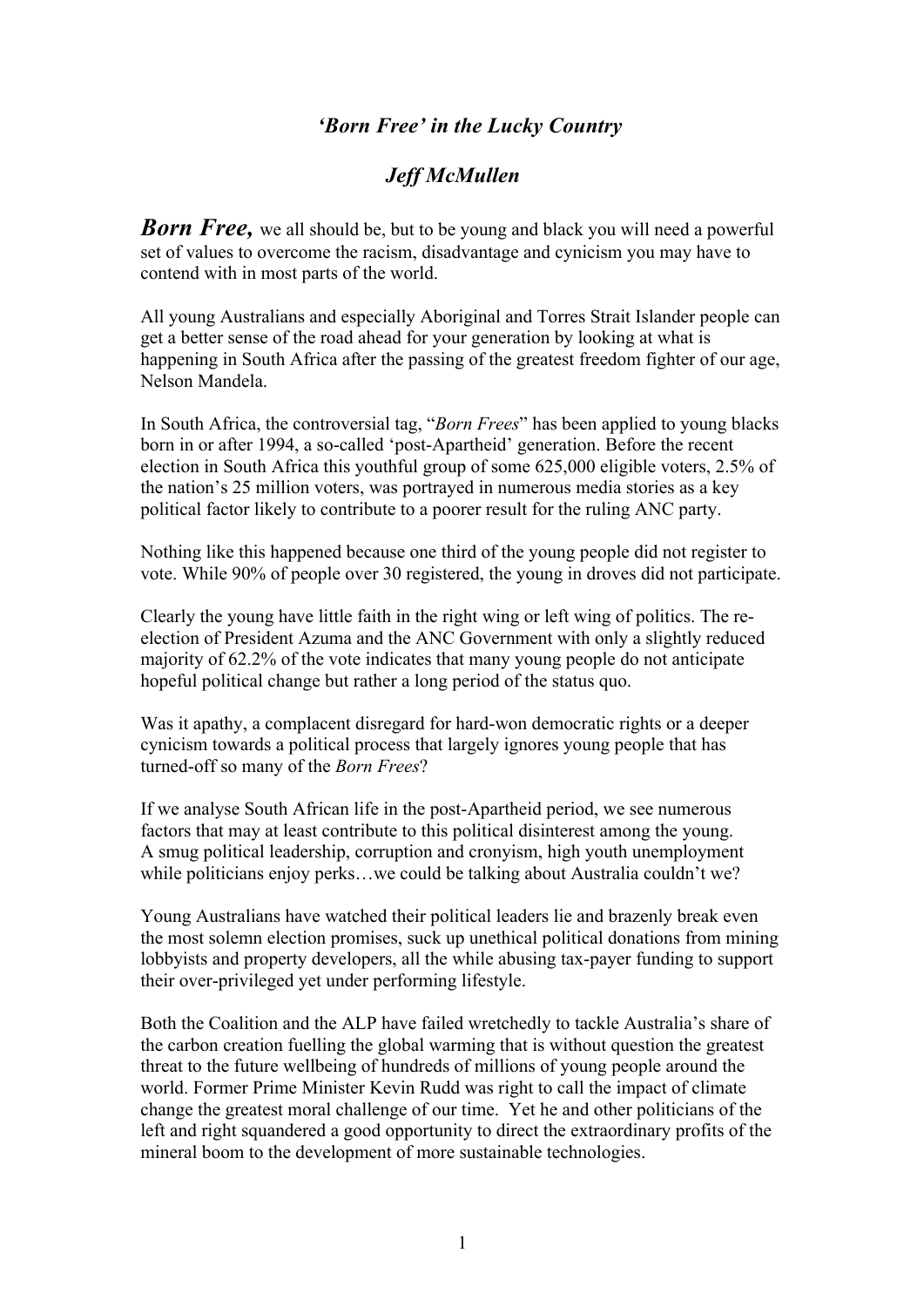It is equally disappointing that the great wealth extracted from Aboriginal lands has not been equitably invested in ending the poverty and offering a brighter future for people who have been oppressed by this political system for over two centuries.

In South Africa the *Born Frees* see their President, Jacob Azuma, enjoying a luxurious private estate embellished with a swimming pool and amphitheatre paid for with more than 250 million Rand (over \$25 million Aust.) of tax-payer's funds. The swimming pool was listed as "fire-fighting equipment" in an attempt to justify the cost. Not surprisingly South Africa's Public Protector slammed this behaviour as improper, an abuse of presidential office that allegedly involves the diversion of money intended for regenerating the overcrowded slums.

Across the rolling hills from Azuma's presidential compound, so many people live without adequate shelter, electricity or food. About one third of South Africa's 51 million are impoverished, with millions still living in wooden shacks and many freezing on the streets. An estimated 7.5 million people lack access to decent housing, most of them still living in wooden shacks and some now freezing on the streets.

But look at our own backyard as we continue the comparison of how the *Born Free*  generation live here at home. From the day they are born most Indigenous Australians face extraordinary disadvantage in health, housing, nutrition, education, employment and opportunity.

I still see so many homeless Aboriginal people, young and old, families huddling in humpies, under plastic tarpaulins and sleeping in rusted out, abandoned cars. In Perth recently an Aboriginal family with six children camped in the bush near a highway for three months as they searched for a home and decent schooling.

You know all the grim numbers! I am not going to insult you with an endless repetition of the same statistical tirade our governments use in a warped attempt to justify their savage cuts in support for the young and unemployed, the old and sick, the depressed and disabled.

The Abbott Government's first budget, delivered with bloated ideological rhetoric by a cigar-chomping, multi-millionaire Treasurer, Joe Hockey, spits in the eye of young black Australians.

From infancy when you need pre-schooling, through the years when you need all of the tools of first-rate primary, secondary and tertiary education to build a better life, when you need support to learn your own language and write your story, when you need to visit a doctor or find a home for your young family, you should not count on support from this era of neo-liberal Government.

In Australia or South Africa, why would young black people feel hopeful about a political system they cannot trust?

It is misleading, however, to cast this *Born Free* generation in either country as blessedly liberated from the curse of racism, discrimination and deep disadvantage. Apartheid, or in Australia's case, relentless assimilation and denial of fundamental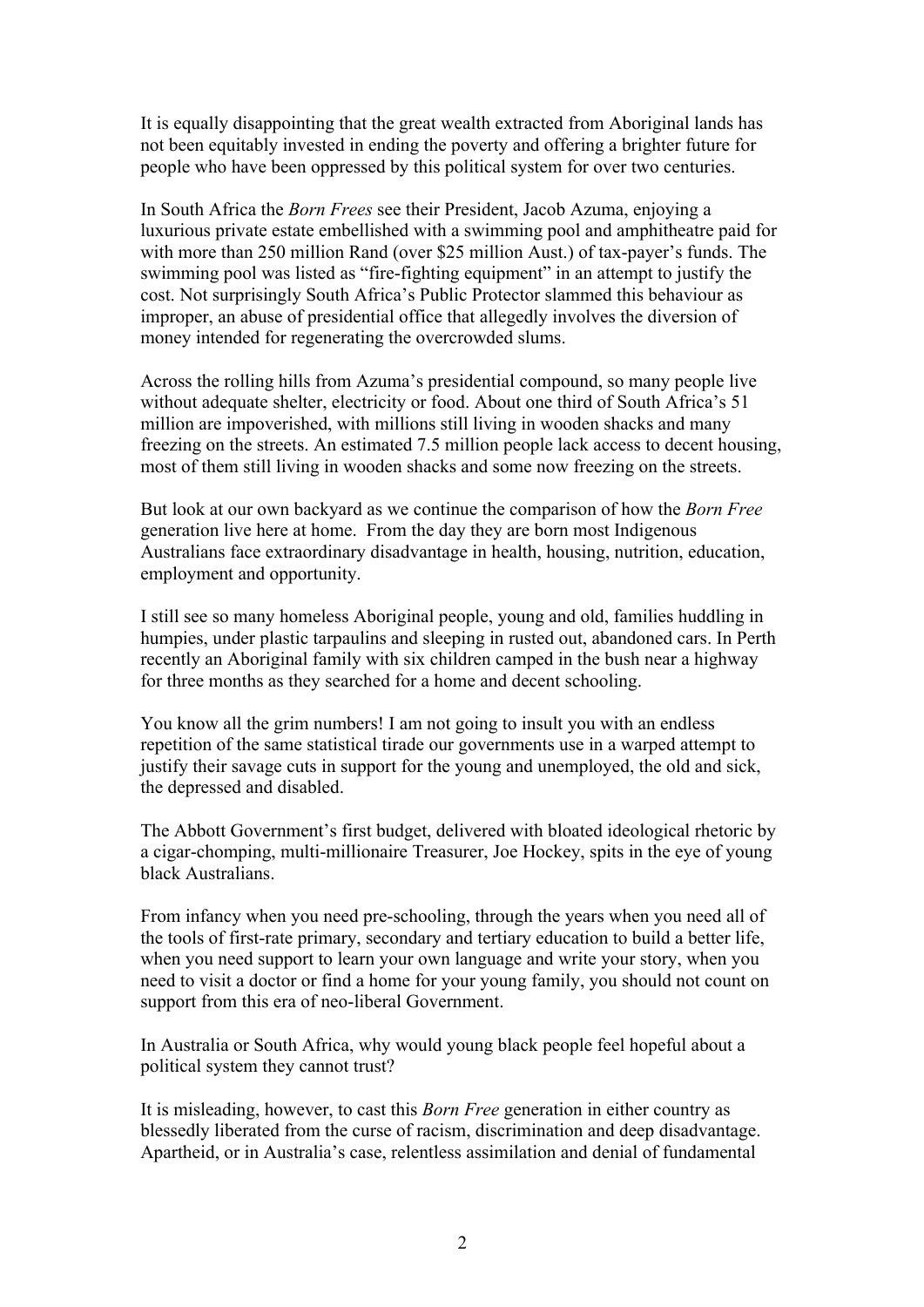human rights, has done extraordinary damage to successive generations of Aboriginal and Torres Strait Islander people.

Ask the young champion, Adam Goodes, if racism burns any less today than in yesteryear? What should Adam and other young Aboriginal people conclude when the Attorney General, George Brandis, says defiantly that Australians should have the right to be bigots?

To this government and all others who are so intent on allowing deep, painful hurt and humiliation I ask them to think carefully about why an unprecedented number of young Indigenous Australians are taking their own lives. Why do these hundreds and hundreds of young people feel there is no point being *Born Free in the Lucky Country*?

In both nations the consequences of oppressive policy towards black people shows out in the deep divisions of power and opportunity. The political system has not changed the poverty of the young. Inequity in their eyes often seems permanent and alienation can be crushing.

In such hard circumstances there is only one effective course for the *Born Frees.*

In South Africa and here in Australia the young can aspire to make their own way with a mindset and values that will triumph over futile politics.

## *You have to know who you are, where you've come from and where you want to go.*

I meet countless young Aboriginal people who inspire me to believe that you are the answer. You have the power and potential.

When Jack Manning Bancroft kicked off AIME he was still an undergraduate at Sydney University. But today the movement he leads, Australian Indigenous Mentoring Experience, has 3,500 Indigenous students powering towards completion of a high school education. Many will graduate from university and use education as a life-long weapon against injustice and disadvantage, just as the great *Madiba* did.

I can still this giant of the  $20<sup>th</sup>$  Century striding in front of a huge crowd at Sharpeville as he campaigned to liberate South Africans and inspire all of us around the world to believe in a human family and to be the change.

Mandela is a hero to us all at AIME but I am equally heartened by the young Aboriginal and Torres Strait Islander students I see rising up to overcome victimhood.

One of the young I met in the early years of the AIME program, Alicia Johnson, became the first Aboriginal captain of Dulwich High School of Visual Arts & Design. Her younger sister, Emily, followed suit.

After finishing her own degree at Sydney University and helping mentor other young Aboriginal high-school students, Alicia Johnson is now contributing to AIME as a national presenter.